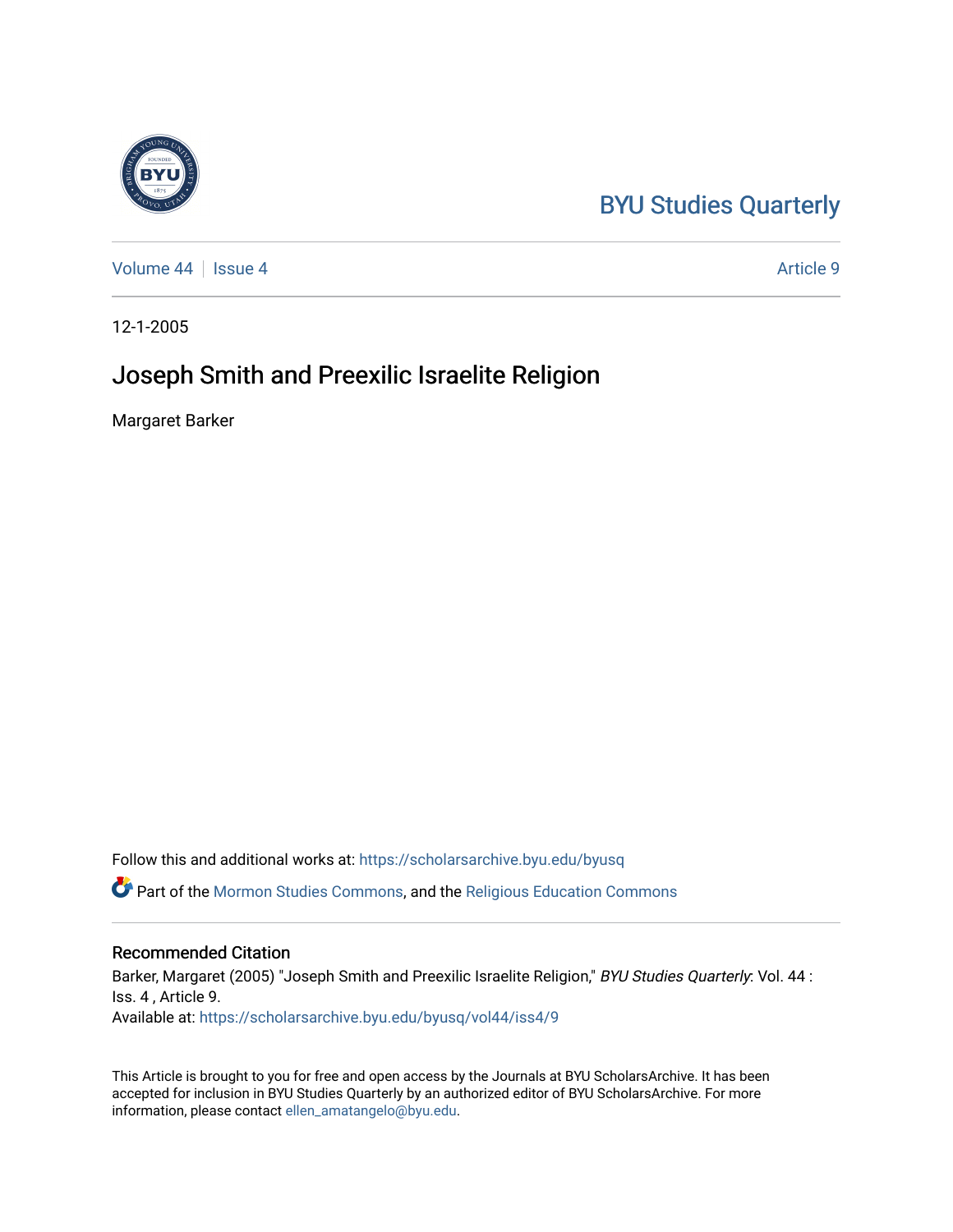## **Joseph Smith and Preexilic Israelite Religion**

*Margaret Barker*

Terryl Givens has set Joseph Smith in the religious and cultural context of his time and raised many important issues. I should like to take a few of these issues and set them in another context, that of preexilic Jerusalem. I am not a scholar of Mormon texts and traditions. I am a biblical scholar specializing in the Old Testament, and until some Mormon scholars made contact with me a few years ago, I would never have considered using Mormon texts and traditions as part of my work. Since that initial contact I have had many good and fruitful exchanges and have begun to look at these texts very closely. I am still, however, very much an amateur in this area. What I offer can only be the reactions of an Old Testament scholar: are the revelations to Joseph Smith consistent with the situation in Jerusalem in about 600 bce? Do the revelations to Joseph Smith fit in that context, the reign of King Zedekiah, who is mentioned at the beginning of the First Book of Nephi, which begins in the "first year of the reign of Zedekiah" (1 Nephi 1:4)? Zedekiah was installed as king in Jerusalem in 597 bce.

## **A Dynamic World of Divine Revelation**

 Givens raises the companion questions of open canon, ongoing revelation, and prophetic preeminence.<sup>1</sup> As far as we know, there was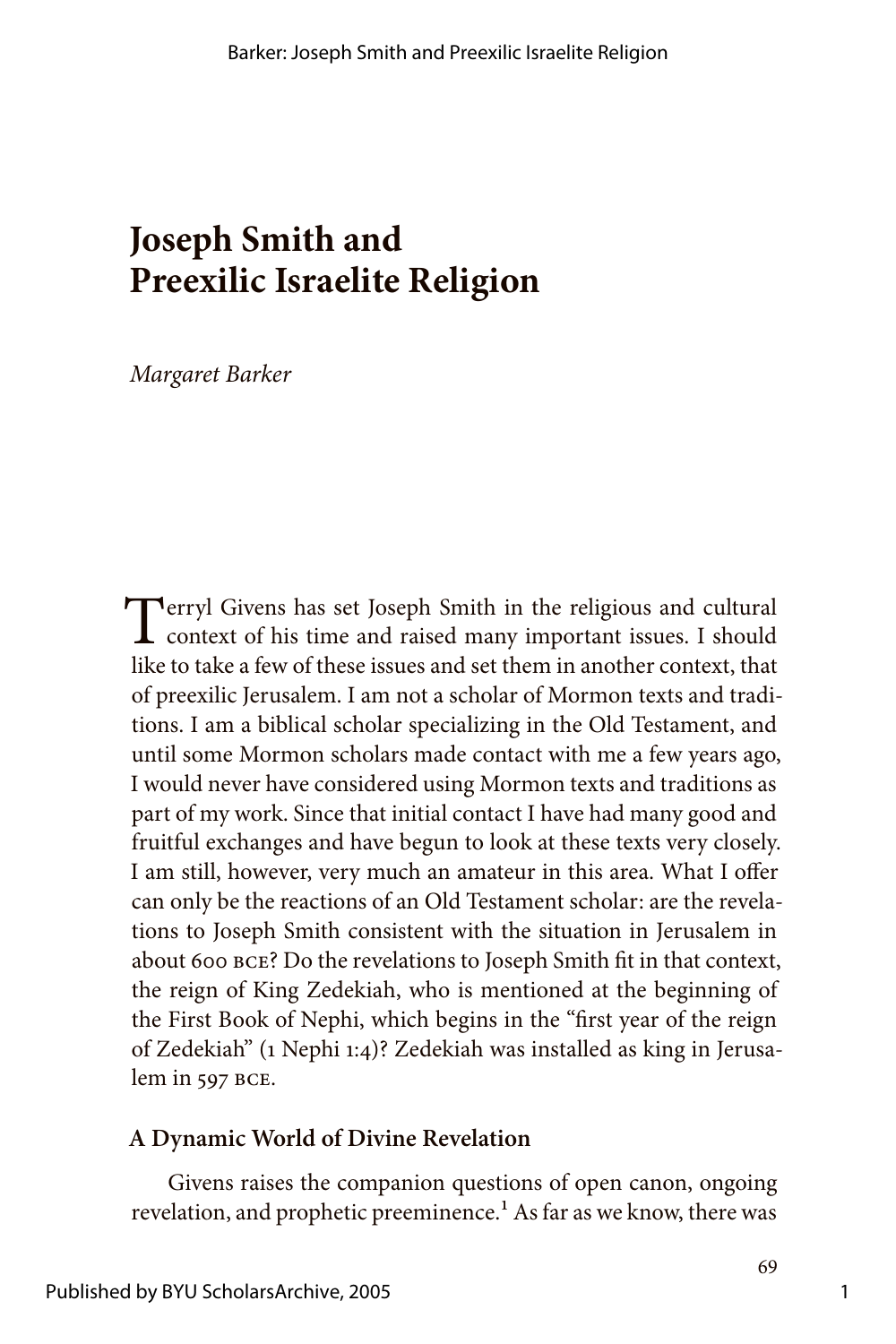no idea of a closed canon in 600 bce, and ongoing revelation from the prophets was accepted in that day, even if what the prophets said was sometimes very uncomfortable.

 One generation before Zedekiah there had been the great upheaval in the reign of King Josiah, something now regarded as the turning point in the history of Jerusalem and its religion. The events are usually described as King Josiah's "reform," the assumption being that everything he did was good and that the biblical texts describing the reform are an accurate and objective account. Other ancient texts had a very different view of Josiah and his work, but since they were eventually not included in the Bible, they are not often considered when the Bible is taught today. Yet here is our first warning: if some of the wickedness in Jerusalem mentioned in the First Book of Nephi (1 Nephi 1:13) included parts of Josiah's temple purges, we should expect to find information relevant to the Mormon tradition in texts outside the Bible. And we do. Moreover, the biblical texts themselves take on new significance if we no longer assume that everyone agreed with Josiah's purge. Jeremiah, a contemporary of King Josiah, has many passages that seem to criticize what has just happened in the city.<sup>2</sup>

 Perhaps reflecting these ancient disagreements, some books mentioned in the Old Testament are now lost. Chronicles 29:29, for example, cites as sources for the history of King David the Chronicles of Samuel the seer, the Chronicles of Nathan the prophet, and the Chronicles of Gad the seer. There are several more examples of lost books. Some books found among the Dead Sea Scrolls are clearly sacred texts, but we did not know about them previously. Even the biblical texts found among the Dead Sea Scrolls have significantly different wording from the Masoretic Hebrew text in several places, reminding me of Joseph Smith's vision, when Moroni spoke the words of Malachi but "with a little variation" (Joseph Smith–History :36). It can come as a shock to traditional Christians to discover that there were different versions of the Old Testament text in the time of Jesus. We cannot know for certain which Bible Jesus knew, neither the books he regarded as scripture nor the precise text of those books.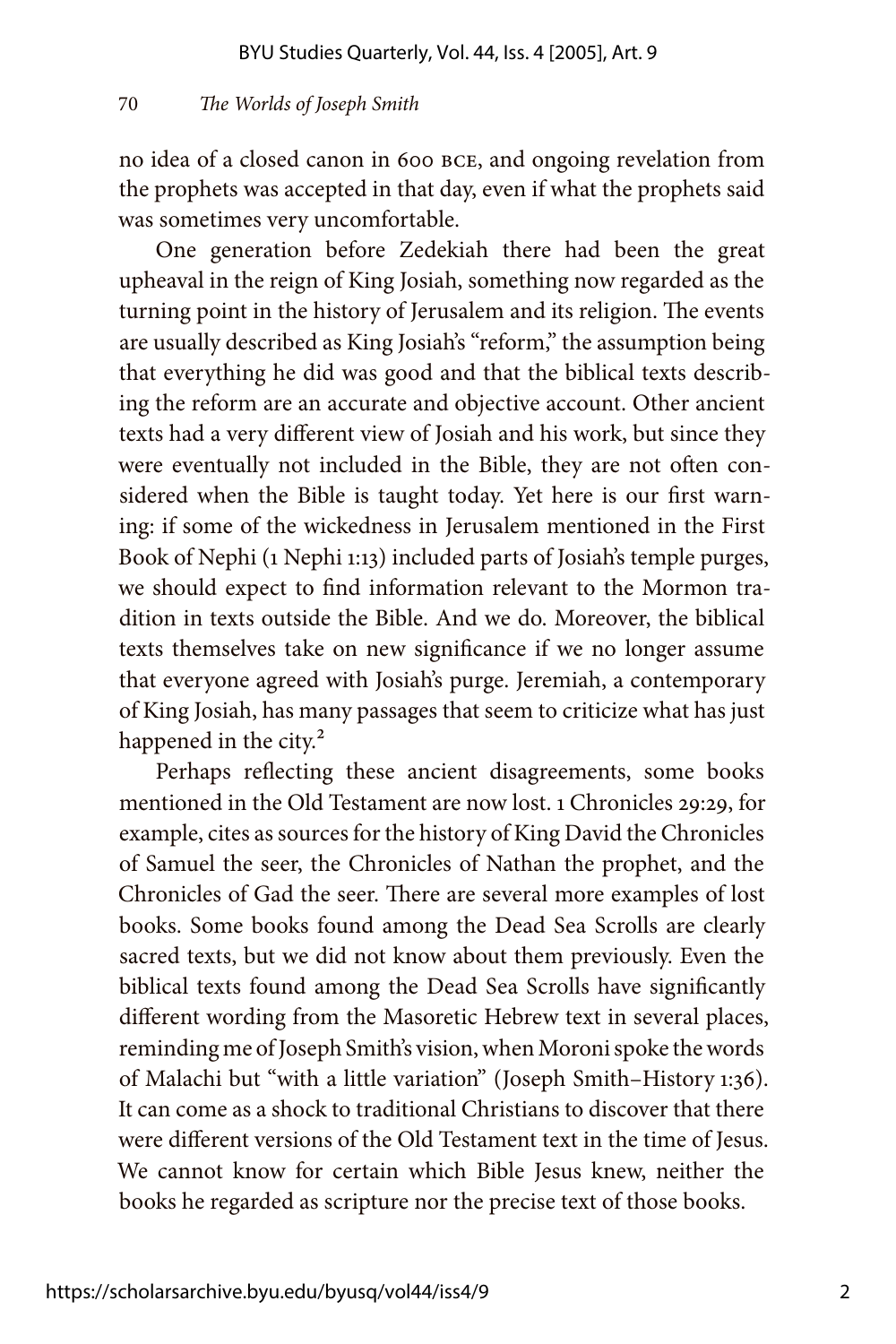It seemed to me, as I began to look at the revelatory traditions of the Latter-day Saints, that Latter-day Saint scholars might have more in common with the more radical elements in contemporary biblical scholarship than with the strictly traditional and conservative people. Bearing this in mind, consider another of Givens's points.

 Givens spoke of the scandal that Joseph Smith claimed "direct communication with God."<sup>3</sup> We now recognize that King Josiah enabled a particular group to dominate the religious scene in Jerusalem about 620 BCE: the Deuteronomists. Josiah's purge was driven by their ideals, and their scribes influenced much of the form of the Old Testament we have today, especially the history in 1 and 2 Kings. The Deuteronomists denied that anyone had a vision of the Lord (Deuteronomy 4:2), they denied that anyone had revelations from heaven, and they insisted the Ten Commandments were all that was necessary (Deuteronomy 30:8, 11-14). Nothing more was to be added to them (Deuteronomy 5:22). Prophecies were genuine only if they had already been fulfilled and had no more power (Deuteronomy 8:2–22). The Deuteronomists had no place for angels, and so they did not use the title "Lord of Hosts." These were the minds that eventually led to the closed canon of scripture and the cessation of prophecy. But the prophets *did* have visions of the Lord and the angels, they *did* speak in the name of the Lord, and their unfulfilled prophecies *were* carefully preserved. Not everyone shared the views of the Deuteronomists, but the writings of these other people are often outside the Bible.

 The Deuteronomists wrote the history of the kings in Jerusalem, compiling it from written sources about ancient kings and heroes, much as we might compile a history today. Other ancient texts, however, give a different picture of how history was written. Past, present, and future were revealed to prophetic figures. Those three sources mentioned in 1 Chronicles were all prophets: Samuel the seer, Nathan the prophet, and Gad the seer. We find prophetic history also in the Book of Jubilees, parts of which were found among the Dead Sea Scrolls some fifty years ago. The full text of the book had been rediscovered in Ethiopia and published at the end of the nineteenth century, but the Scrolls fragments confirmed that it was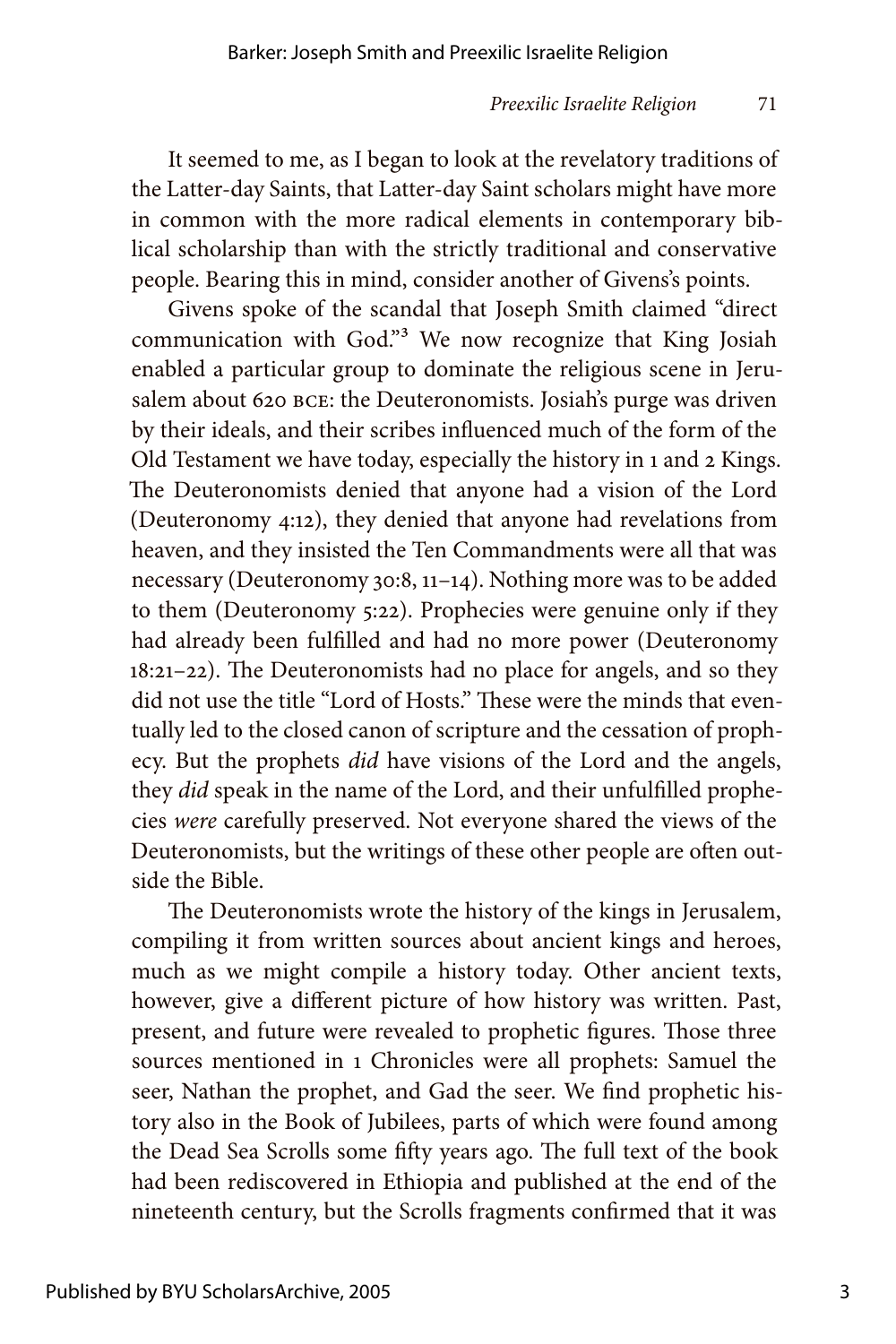an ancient book.<sup>4</sup> Jubilees describes how the past and the future were revealed to Moses on Sinai and how he was told to write down what he learned (Jubilees 1:4-5).<sup>5</sup> Enoch—of whom I will say more later—saw all the history of his people, past, present, and future, in dream-visions ( $1$  Enoch 83–93). The Christians said that Jesus had revealed the past, the present, and the future,<sup>6</sup> and the Book of Revelation did not reveal only the future. If prophets revealed the past as well as the future, the revelation of history to Joseph Smith is not out of character.

 Another enigmatic history in Enoch, known as the Apocalypse of Weeks, implies that Josiah's purge was a disaster. This history makes no mention of the Exodus. How was it possible to have such a history? For the Deuteronomists, the story of Moses leading the Exodus from Egypt was the defining event of their history. In the centuries after Josiah's purge, and after the demise of the monarchy in Jerusalem, legends surrounding Moses made Moses more and more like the ancient kings. By the time of Jesus, even the Egyptian Jew Philo could describe Moses as the God and King of his people.<sup>7</sup> But the people who considered Josiah's legalistic reforms to be a disaster could not also have considered Moses a dominant figure. For many years scholars have suspected that the account of Moses on Sinai receiving the Ten Commandments had been merged with memories of Solomon's Temple, and that a temple ritual when the anointed king brought divine revelation from heaven had been blended with the Moses on Sinai story.<sup>8</sup>

 The Apocalypse of Weeks describes how an unnamed person received the "law for all generations" whilst there were "visions of the holy and righteous." Was this perhaps a temple vision scene, where a "God and King" figure received revelation in heaven among the angels and brought it to earth, the same figure later absorbed into Moses? There are many places where memories of the old temple ritual survive; for example, the Son of Man figure and the holy ones in Daniel 7. I wondered about such incidents when I first read Lehi's vision of the open heaven, the angels, and a radiant figure descending to give Lehi a book (1 Nephi 1:8-12).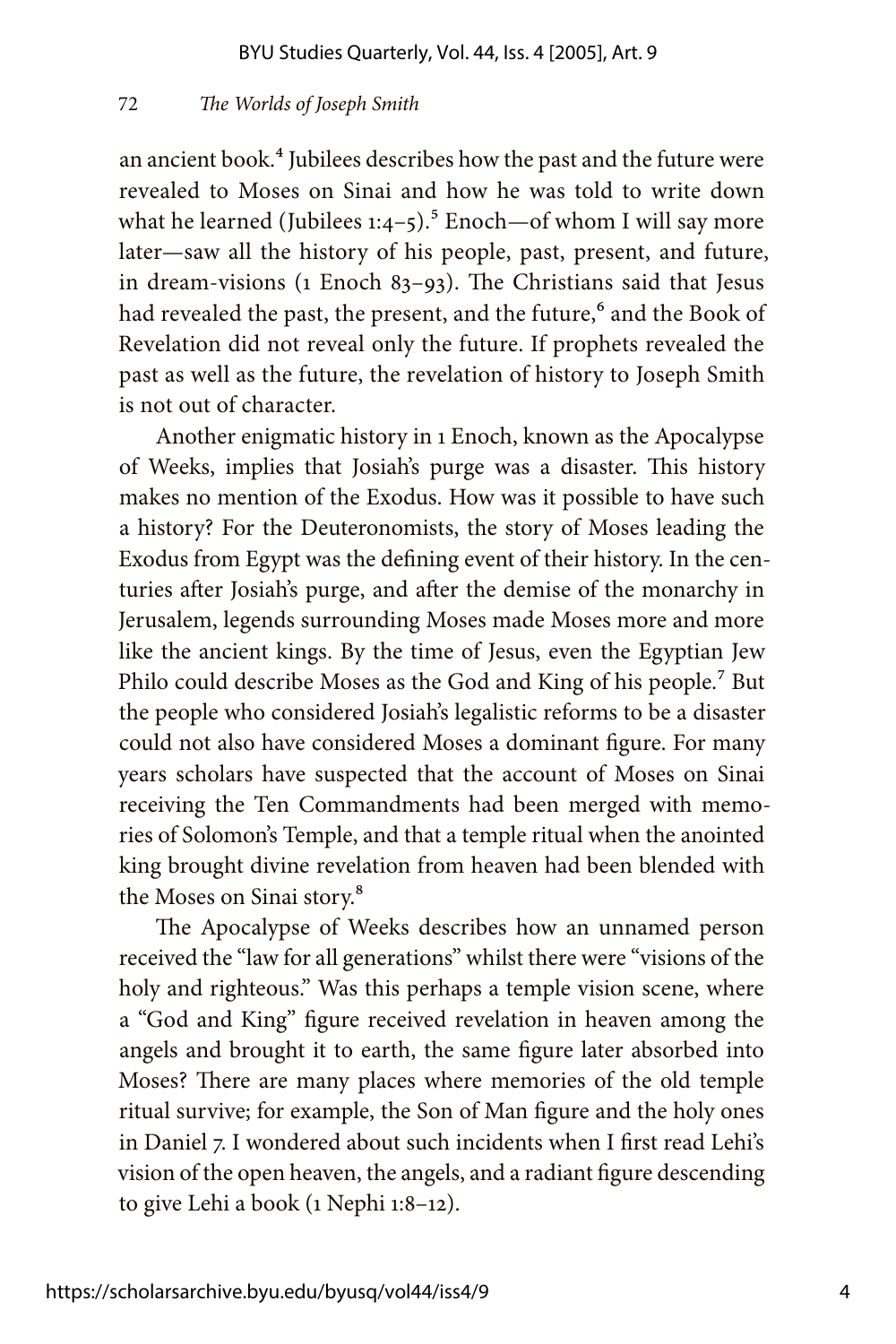Most of the summaries of history in the Old Testament focus on Moses and the Exodus but omit the Sinai story. In other words, they are the exact opposite of the Apocalypse of Weeks. Scholars have suspected for some time that Sinai and Exodus were originally distinct traditions, joined only after the destruction of the first temple, with Exodus predominating. The earliest fusion in the Bible is in Nehemiah 9:9–5, a document from the fifth century bce. The final form of the Pentateuch may have been compiled even later by people who emphasized Moses and the Exodus rather than temple tradition.<sup>9</sup>

 For others, though, a different history of Jerusalem had been summarized in Enoch's Apocalypse of Weeks (1 Enoch 93)—a vision of history given to Enoch by angels and learned from heavenly tablets. It described Noah, Abraham, the lawgiving, the temple, the disaster in the temple just before it was destroyed, and the scattering of the chosen people. Try to imagine how these different groups might have reacted to discovering their history rewritten, supplemented by the history of their Lord appearing in Egypt and rescuing some people there, or how they might have reacted to Ezekiel's claim that the Lord had appeared to his people in Babylon. In the course of time, all these accounts have been absorbed into the tradition of ongoing revelation. The authors of the Apocalypse of Weeks, however, saw the people who rebuilt Jerusalem and wrote the biblical histories as apostates, even though we consider those histories as the norm. The Apocalypse of Weeks, that tiny fragment of ancient history in Enoch, is almost forgotten, or considered rather strange.

 While this dynamic world of prophets and revelations is consonant with the picture presented in the Book of Mormon, we may compare that situation with the crisis that has now engulfed biblical scholarship: archaeology simply does not give supporting evidence for a great deal of the "history" in the Old Testament. Scholars are asking themselves: What are we reading? Whose Bible is this?<sup>10</sup> When was it written? Is the Old Testament older than its earliest written deposits found among the Dead Sea Scrolls? And why are some of those different from the Old Testament as we have known it?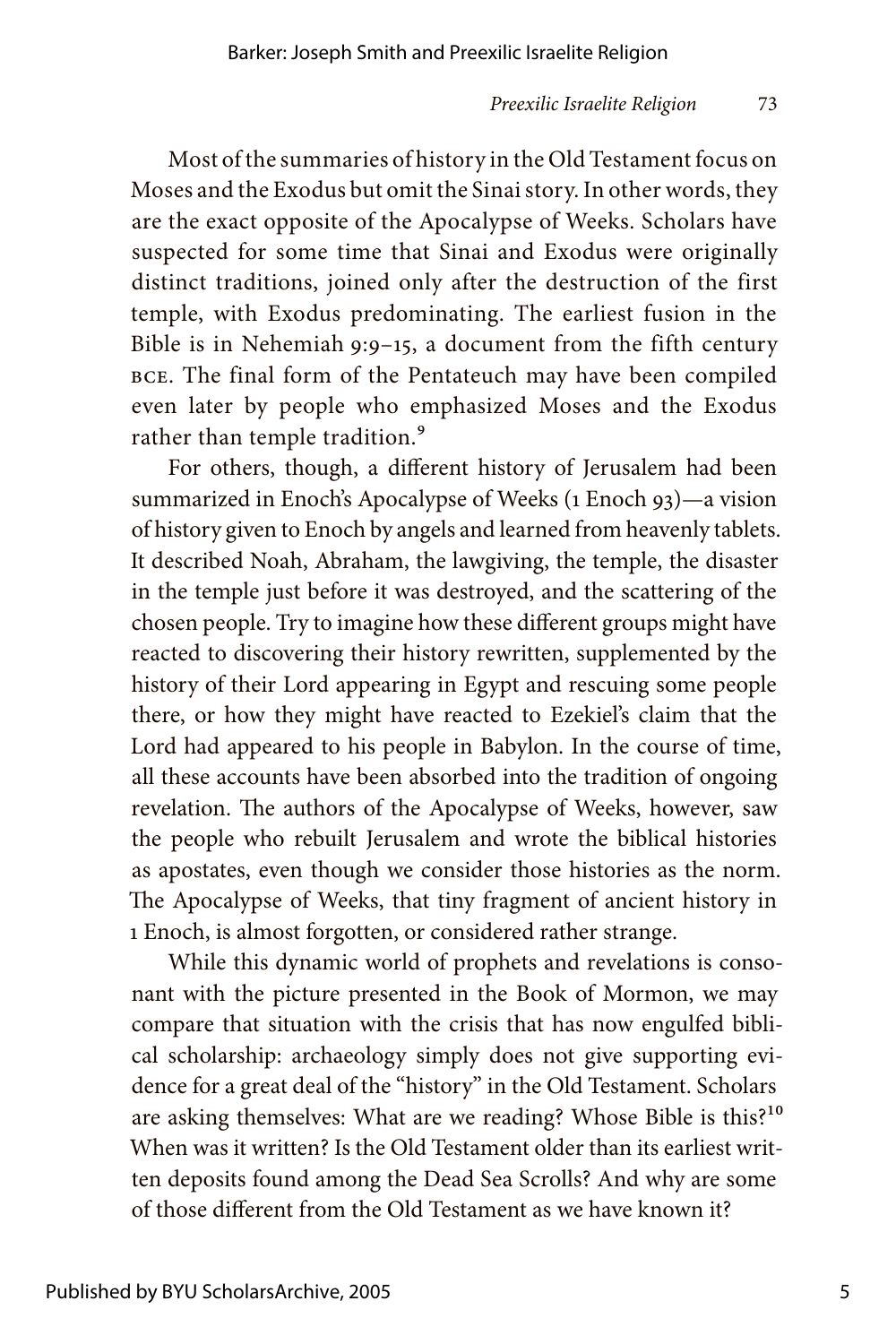### **An Inviting World of Deification**

 Let us now consider another of Givens's points: the question of human beings becoming divine and accepting the serpent's invitation to "be as gods."<sup>11</sup> In the later Old Testament tradition, wanting to be as the gods was indeed a sin, but how might such an invitation have been viewed in 600 BCE?

 The familiar story of Adam and Eve is the reworking of an older story, after memories of the loss of Eden and the loss of the original temple had merged. The tree that had been originally intended for human food was the tree of life, and the perfumed oil of that tree was to have been used to anoint humans and make them like the angels, sons of  $God.<sup>12</sup>$  This was the tradition of the ancient priests, who thought of themselves as angels, messengers from heaven (Malachi 2:7). The tree of life gave wisdom (Proverbs 3:13-18) and eternal life (Genesis 3:22); but the human pair disobeyed and chose knowledge that could be used for good or evil. Only then did they discover that they were barred from the tree of life.

 The prophet Ezekiel, who also lived in Jerusalem in 600 bce, said that the anointed one in Eden became mortal and died because wisdom and perfection had been abused for the sake of power and splendor (Ezekiel 28:11-19). Satan's deception in Eden was to imply that both the tree of life and the tree of the knowledge of good and evil had the same benefit, both made humans like the angels. It was the disobedience that was the problem,<sup>13</sup> not the state they aspired to, and they had to be barred from eternal life because they had disobeyed. In the Book of Revelation, this is reversed: the faithful Christian is promised access again to the tree of life (Revelation 2:7), which meant access to the angel state. It was not the aspiration but the attitude that was wrong. $^{14}$  In 600 BCE the sin would have been pride and disobedience, not the wish to be angels and sons of God.<sup>15</sup> When Isaiah described the sins of Jerusalem, he emphasized pride, rebellion, and the abuse of knowledge. These themes are strongly reflected in the Book of Mormon (1 Nephi 8:36; 12:18; 22:15; 2 Nephi 26:20; 28:5). All these failings are equated with the sins of fallen angels, not with the breaking of the Ten Commandments.<sup>16</sup>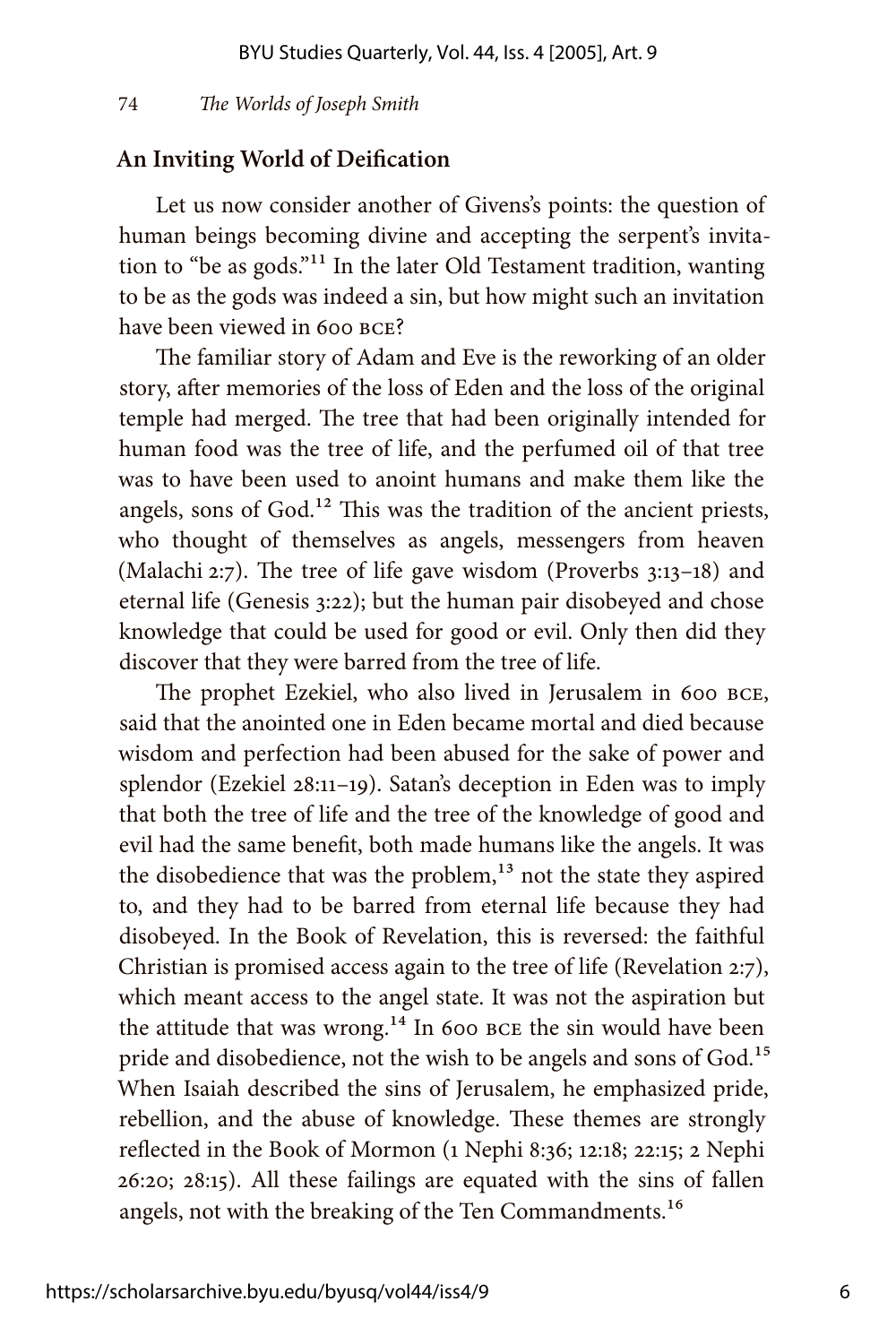This correction invites us to reexamine a related assumption, that the books in the Old Testament are older than the ancient Israelite books not in the Old Testament. The Enoch texts must be late, it is assumed, because they are not in the Bible. Last year I published a commentary on Isaiah that showed that the original Isaiah of Jerusalem knew the Enoch traditions but was not much concerned with Moses. Instead, Isaiah's world was the world of Enoch's angels.<sup>17</sup> Other scholars are now exploring the possibility that Enoch traditions underlie some of the older stories in Genesis. Enoch traditions could have been very important in 600 bce, just as the revelation to Joseph Smith implies (1 Nephi 1:8-11; 8:5; 11:14; Jacob 7:5-7; Omni 1:25; Mosiah 3:2; Mosiah 27:11).

 The emphasis placed on Enoch's writings should not surprise us, as the Enoch traditions show clearly that human beings who continue their lives on earth can become angels. In the coded language of Enoch's dream-visions, animals represent human beings and "men" are angels. Noah, we read, was born a bull and became a man after an angel taught him a secret (1 Enoch 89:1), and in the Apocalypse of Weeks there are three "men": Noah, Abraham, and possibly Isaiah, but the text is enigmatic  $(1$  Enoch 93:4, 5, 8). The Enoch books are clearly in the same tradition as the Bible, yet there is no quotation from the Bible in them. Those who preserved the Enoch traditions may have had different scriptures.

 Isaiah, who prophesied in the years before 700 bce, spoke also of a female figure and her son and also of a great tree that had been cut down but had sacred seed surviving in the stump (Isaiah 6:9-13). His contemporary, the prophet Micah, spoke of a woman in travail who had gone out of the city but would give birth to the great Shepherd of Israel (Micah 4:10;  $5:3-4$ ). Who was this Mother? What was the great tree? Piecing together other contemporary evidence, we could conclude that she was Wisdom, the one whom Josiah eventually purged from the temple but whose symbol, the tree of life, had also been removed in the time of Isaiah (2 Kings 18:4) and later replaced. In the time of Josiah, her tree—the Asherah, the menorah—was finally removed from the temple, burned, beaten to dust, and cast on the common graves (2 Kings 23:6). It was utterly desecrated. Why such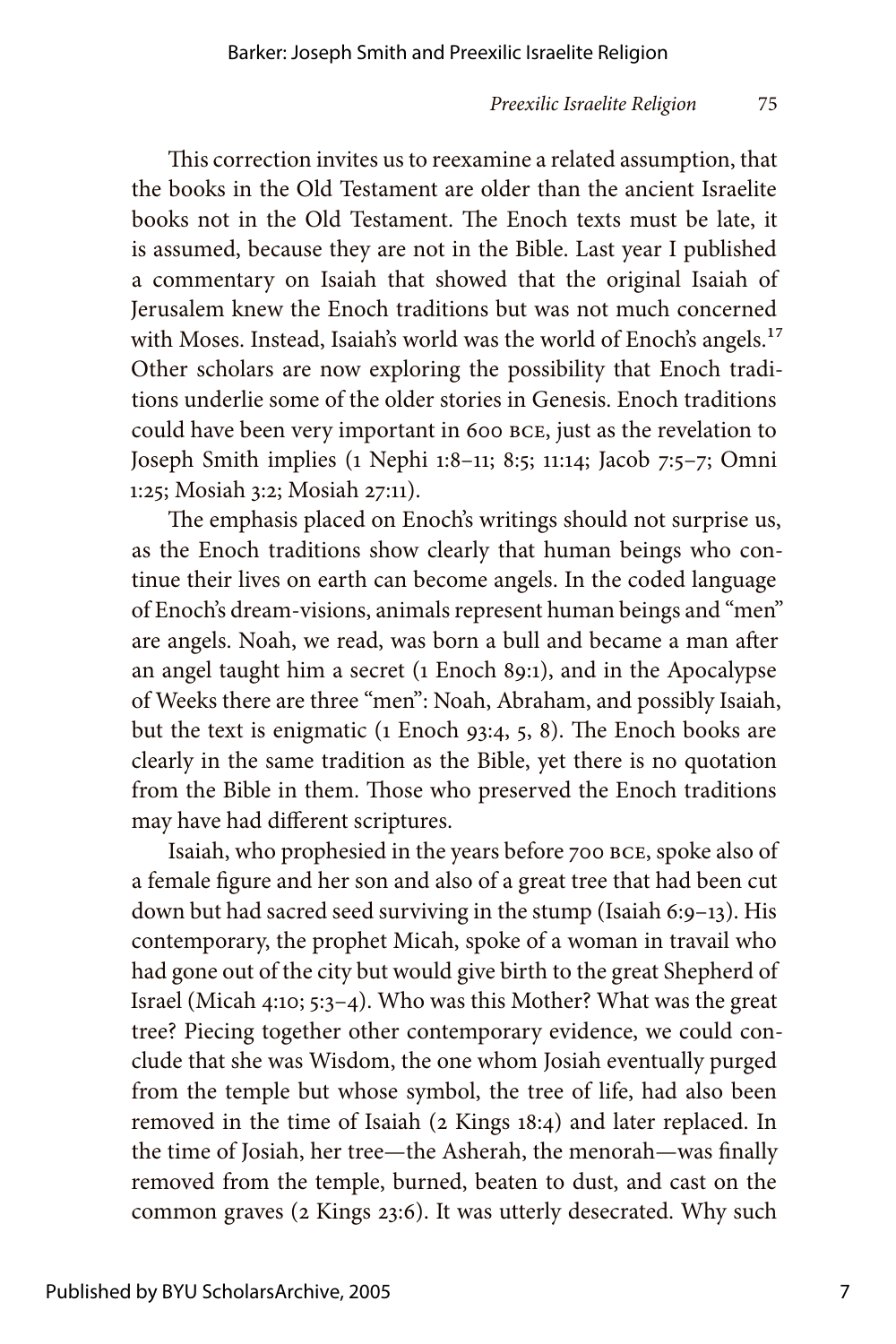hatred? Hostility to Wisdom was a hallmark of the Deuteronomists, and due to their influence, the Mother and her tree have been almost forgotten—but not in the Book of Mormon.

Her son was the Lord.<sup>18</sup> We can deduce this from the Dead Sea Scrolls version of Isaiah's Immanuel prophecy: "Ask a sign," said the prophet, "from *the mother* of the LORD your God.<sup>19</sup> . . . Behold the Virgin shall conceive and bear a son and call his name Immanuel" (Isaiah 7:0–4). And angels attended her, the Host of heaven whom the Deuteronomists tried to obscure. Each time the Lady was driven from the temple, so too were the angels, the holy ones, a word very similar to the word for prostitutes, which is how it is often translated.<sup>20</sup> The divine Son, the priest of the order of Melchizedek, was born in the glory of these "holy ones," or so it seems. Psalm 110 is an enigmatic text, but it seems to describe the birth of an angel priest after the order of Melchizedek in the Holy of Holies of the temple, which represented heaven, which evokes related ideas in Alma 13:1-16 in the Book of Mormon.

## **White Fruit and a Guiding Rod**

 The tree of life made one happy, according to the Book of Proverbs (Proverbs 3:8), but for detailed descriptions of the tree we have to rely on the noncanonical texts. Enoch described it as perfumed, with fruit like grapes  $(1$  Enoch  $32:5)$ , and a text discovered in Egypt in 945 described the tree as beautiful, fiery, and with fruit like white grapes.<sup>21</sup> I do not know of any other source that describes the fruit as *white* grapes. Imagine my surprise when I read the account of Lehi's vision of the tree whose *white fruit* made one happy, and the interpretation that the Virgin in Nazareth was the mother of the Son of God after the manner of the flesh ( $1$  Nephi  $11:14-23$ ).<sup>22</sup> This is the Heavenly Mother, represented by the tree of life, and then Mary and her Son on earth. This revelation to Joseph Smith was the ancient Wisdom symbolism, intact, and almost certainly as it was known in 600 bce.

 Consider as well the mysterious rod of iron in this Book of Mormon vision (1 Nephi 8:20; 11:25). In the Bible, the rod of iron is mentioned four times as the rod of the Messiah. Each mention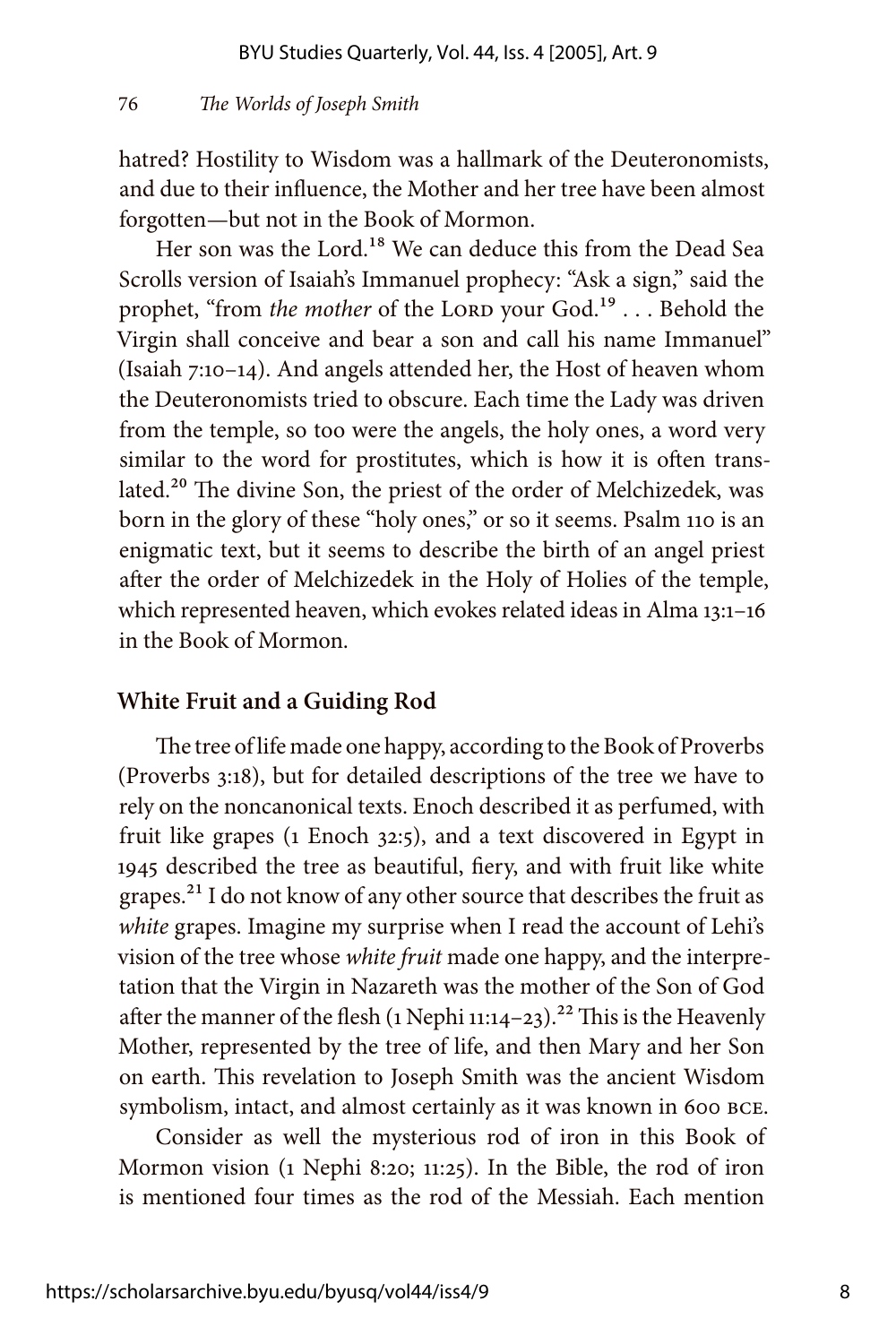in the King James Version says the Messiah uses the rod to "break" the nations (Psalm 2:9) or to "rule" them (Revelation 2:27; 12:5; 19:15). The ancient Greek translation (the Septuagint) is significantly different; it understood the Hebrew word in Psalm 2:9 to mean "shepherd" and it reads, "He will shepherd them with a rod of iron." The two Hebrew verbs for "break" and "shepherd, pasture, tend, lead" look very similar and in some forms are identical. The Greek text of the Book of Revelation actually uses the word "shepherd," *poimanei*, of the Messiah and his iron rod, so the English versions here are not accurate. The holy child who was taken up to heaven (Revelation 2:5) was to "shepherd the nations with a rod of iron." The King James Version of Micah 7:4 translates this same word as "*Feed* thy people with thy rod," where "guide" would be a better translation. Psalm 78:72 has, "He *fed* them . . . and guided them," where the parallelism of Hebrew poetry would expect the two verbs to have a similar meaning: "He *led* them . . . he guided them." Lehi's vision has the iron rod *guiding* people to the great tree—the older and probably the original understanding of the word.<sup>23</sup>

## **Forgotten Memories of the Temple**

 There can also be no doubt that teachings from the time of the first temple have been lost, or rather, are now to be found only in texts outside the Bible. Jewish tradition says that all the sacred texts were lost when Jerusalem was destroyed and that Ezra the scribe restored them, inspired by God Most High to dictate ninety-four books (2 Esdras 14). Only twenty-four of them could be revealed; the rest were to be kept secret. This story may refer to the destruction of Jerusalem in 597 bce or to the second destruction in 70 ce; either way, it was recognized that the original scriptures had been lost and that only a fraction of those restored became the public canon. Justin Martyr, a Christian writer in the middle of the second century ce, claimed that the Jews had been altering the scriptures.<sup>24</sup> An Aramaic document from the same period, known as the Scroll of Fasting,<sup>25</sup> lists the anniversaries of great events in the second temple period as days on which it was forbidden to fast. On the third of Tishri it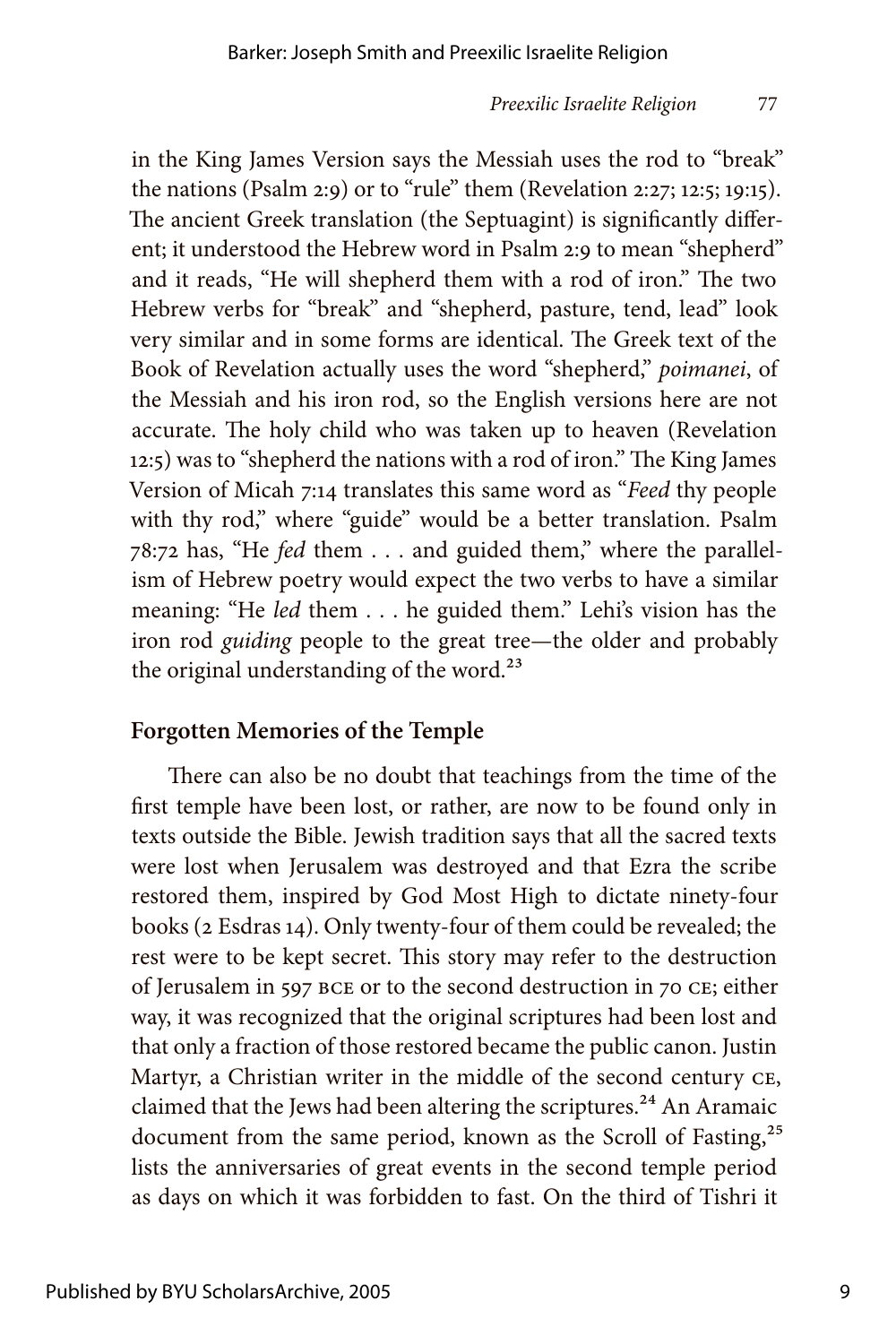was forbidden to fast because "the memory of the documents was removed" or "the memory was removed from the documents." Some records had been destroyed, and this was a cause for celebration. It would be interesting to know what these were!

The Book of 1 Enoch records that lying words had been written, perverting the eternal covenant. Sinners had altered the truth as they made copies, made fabrications, and written books in their own name (1 Enoch 98:14-99:2; 104:10-11). The Qur'an also tells of people who had altered the meaning of texts (2:75), had composed texts they claimed as scripture (2:79), and had accepted only part of the sacred text (2:85). One passage describes how some of the people of the Book threw it away and chose instead to follow evil teaching from Babylon  $(2:101-2)$ . This could easily be describing the people who returned from Babylon and built the second temple, people whom Enoch called the apostate generation. There are many similar references in the Qur'an, for example, to people who look for allegorical and hidden meanings rather than the plain meaning of the text  $(3:7)$  and who twist the words of scripture  $(4:46)$ <sup>26</sup> The Qur'an also mentions the Book of Abraham and the Book of Moses, described as "the Books of the earliest (Revelation)"  $(53.36-37; 87.18-19)$ .<sup>27</sup> These were prophecies in Arabia in the seventh century ce. They resonate with the words of Nephi about "plain and precious things taken away from the book" (1 Nephi 13:28), as well as Joseph Smith's revelation of texts called the Book of Moses and the Book of Abraham.

 Along the same lines, the extraordinary similarity between the History of the Rechabites (the Narrative of Zosimus) and the story of Lehi leaving Jerusalem has already been studied by Mormon scholars.<sup>28</sup> This ancient text, which survives in Greek, Syriac, and Ethiopic, tells the story of some people who left Jerusalem about 600 bce and went to live in a blessed land. They did not drink wine. They were called the sons of Rechab, which could mean that he was their ancestor, or it could be the Hebrew way of saying they were temple servants, priests who served the divine throne.<sup>29</sup> In their blessed land, angels had announced to them the incarnation of the Word of God from the Holy Virgin who is the Mother of God.<sup>30</sup> Nobody can explain this text. The Jerusalem Talmud, compiled in Palestine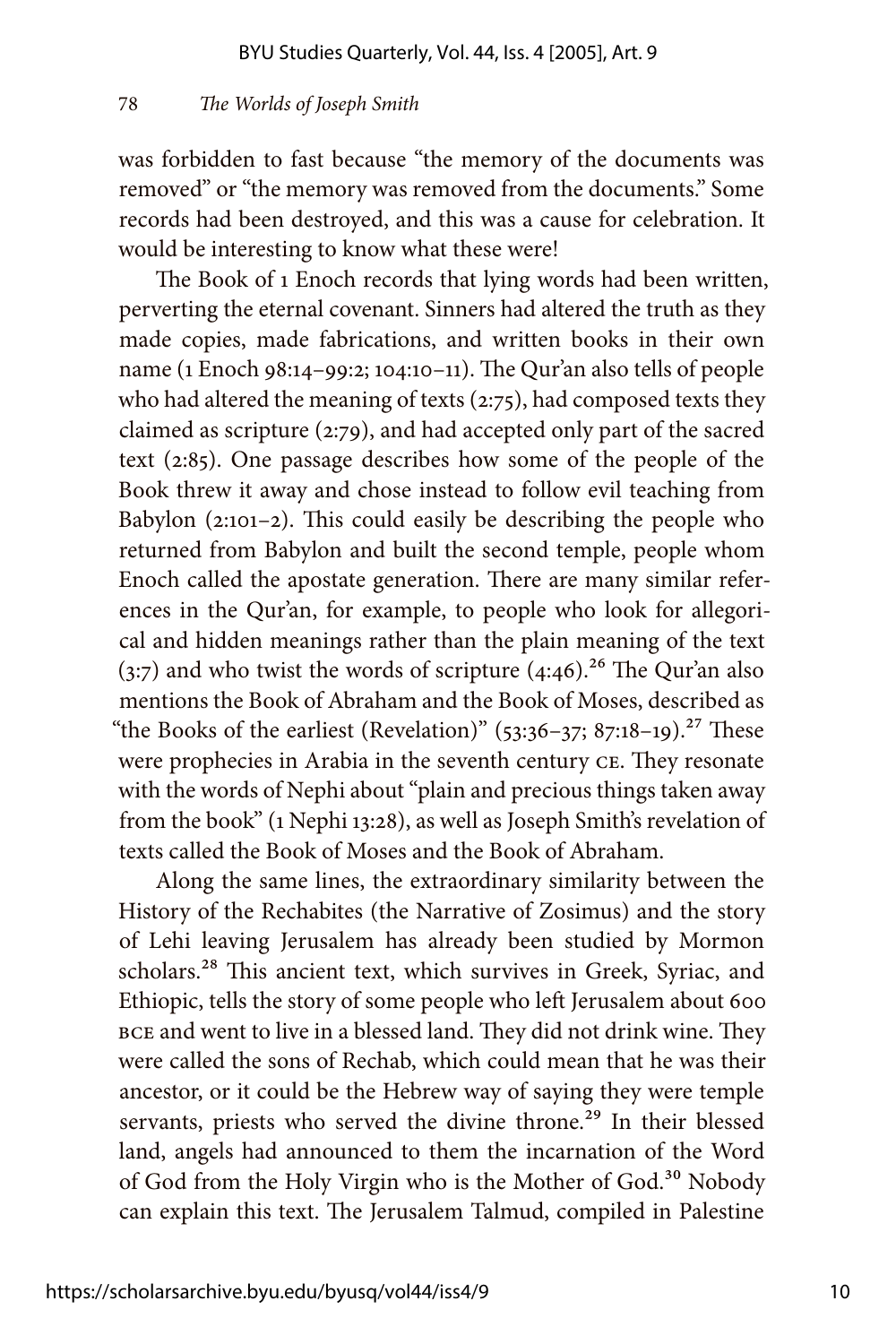perhaps early in the fifth century ce, remembers a similar tradition: that a large number of priests fought with the Babylonians against Jerusalem after Josiah's purges and later went to live in Arabia, the country into which Lehi and his family departed.<sup>31</sup>

### **Jehovah and Jesus**

 Givens spoke of Joseph Smith's "thoroughgoing endeavor to overturn the most sacred tenets of cultural Christianity,"<sup>32</sup> and one of these must be the identity of Yahweh (Jehovah), the Lord, who appears in the Old Testament as the God of Israel. New Testament scholars agonize over why the first Christians applied Yahweh texts to Jesus. And how, they ask, could all of the early Christian teachers have found Jesus in the Old Testament? When I wrote a book setting out all this rather obvious evidence, $33$  it was regarded as strange and hopelessly radical. Another example: the Jerusalem Bible, the translation prepared by the Roman Catholic Church, leaves the name Yahweh in the Old Testament, instead of using the customary form, the Lord, and then has "the Lord" in the New Testament. With one editorial decision, they broke the link between the Old Testament and the New and obscured the fundamental proclamation of the first Christians: Jesus is the Lord, Jesus is Yahweh. A third example: the new English translation of the Targum, the Aramaic version of the Old Testament, does not use the term Messiah in the Psalms when translating the Hebrew word *msyh,* which means Messiah. The reason given is, "It does not seem appropriate to use words like Messiah and 'messianic'" in connection with the Hebrew text of the Old Testament.<sup>34</sup>

 It was my challenge to assumptions such as these, which simply ignore the evidence of both the Hebrew Bible and of early Christian writings, that led to my first contact with Mormon scholars. The original temple tradition was that Yahweh, the Lord, was the Son of God Most High, and present on earth as the Messiah. This means that the older religion in Israel would have taught about the Messiah. Thus finding Christ in the Old Testament is exactly what we should expect, though obscured by incorrect reading of the scriptures. This is, I suggest, one aspect of the restoration of "the plain and precious things, which have been taken away from them"  $(1$  Nephi 13:40).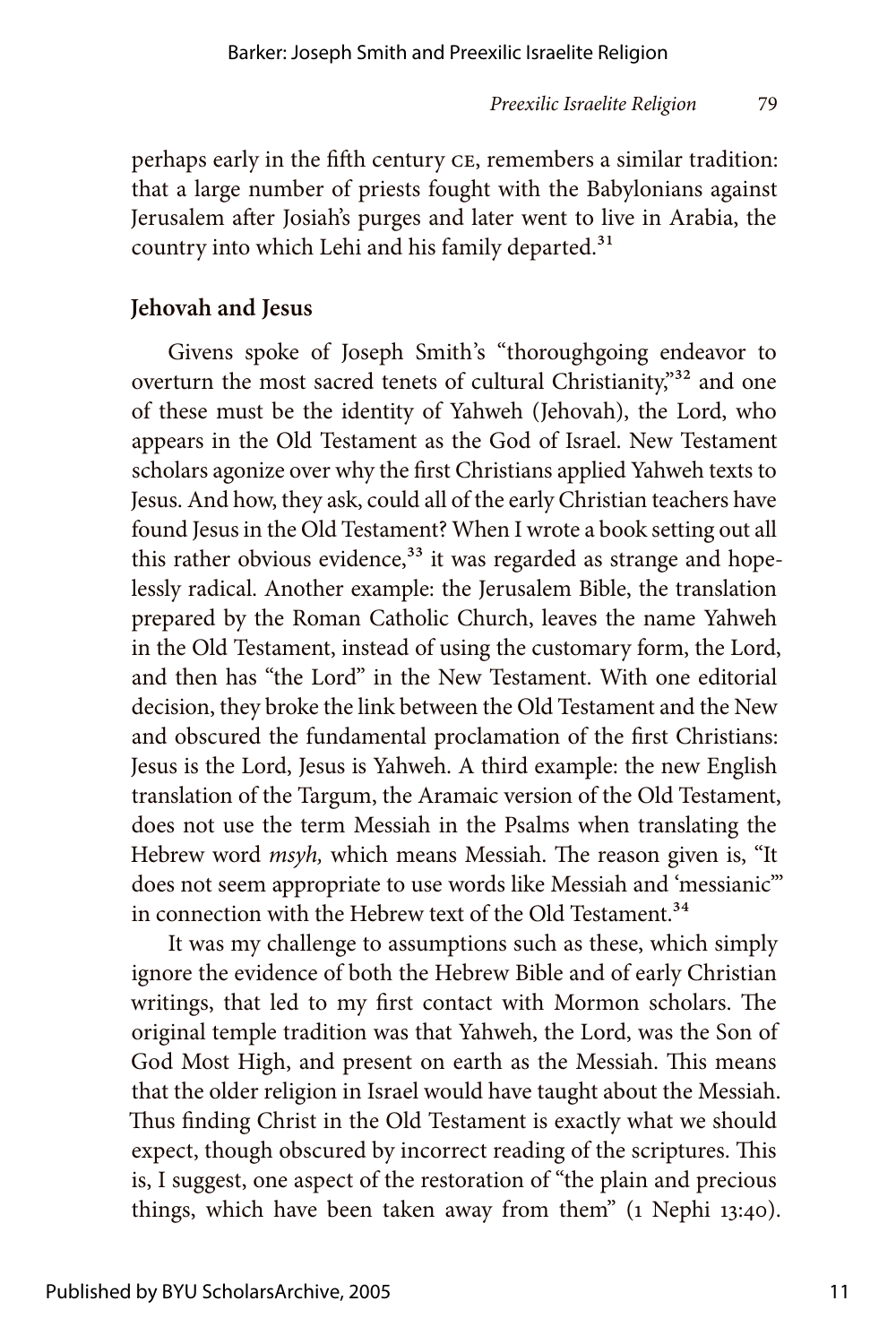The Jehovah of the Old Testament is the Christ of the Book of Mormon (Mosiah 3:8; 3 Nephi 15:5).

## **Yearning for the Temple**

With the destruction of Jerusalem shortly after 600 BCE, the greatest loss was without doubt the temple, its angels, and everything they represented. There can also be no doubt that the central theme of Jesus' teaching was the restoration of the true temple and what it meant.<sup>35</sup> He was proclaimed as the Melchizedek priest (Hebrews 7)—the expected Messiah described in the Melchizedek text found among the Dead Sea Scrolls (11 Q Melch).<sup>36</sup> But what had happened to the Melchizedek priesthood? One of the great moments in my own journey of discovery was reading an article published in 1980,<sup>37</sup> showing that the religion of Abraham must have survived until the time of King Josiah because that was part of what he purged from his kingdom. In 600 bce, the religion of Abraham was not just a distant memory. This suggests that the Melchizedek priesthood also survived until the time of Josiah, who was associated with the monarchy, as Psalm 110 makes clear. It was superseded in Jerusalem by the Aaronic priesthood very much later than we often suppose. It is likely that Aaron's family came to prominence in Jerusalem only when Moses did, as a result of King Josiah's changes around 600 bce. We must remember that it was the Deuteronomists who wrote the major history of these times.

 There were long memories of the lost temple. In the time of the Messiah, it was said, the true temple would be restored: the Spirit, the fire, the cherubim, and the ark, but also the anointing oil and the menorah.<sup>38</sup> This is strange, because there *was* a seven-branched lamp in the second temple—but maybe it did not represent what the original had represented. It was not the tree of life. Down until the times of the New Testament, the era of Melchizedek was linked to memories of the temple, the Spirit, the fire, the anointing oil, and the lamp representing the tree of life. It should not go unnoticed that these memories are also linked to coming of the Messiah in the texts of the Book of Mormon.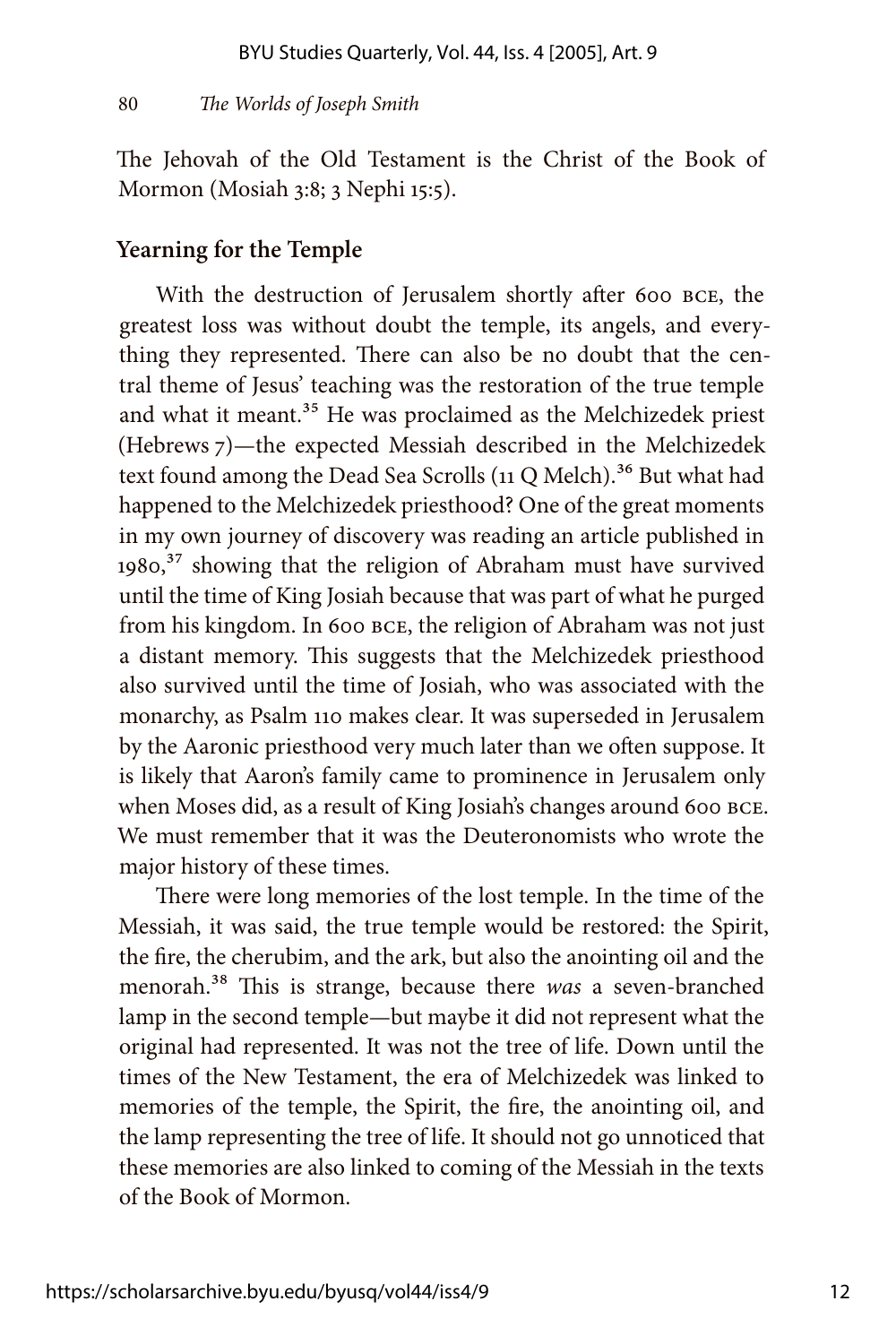#### **Notes**

 . See Terryl L. Givens, "Joseph Smith: Prophecy, Process, and Plenitude," in this volume, 56–57, 59.

2. Private communication with Kevin Christensen about his work in progress.

3. Givens, "Joseph Smith: Prophecy, Process, and Plenitude," 57.

 4. An edition was published in 895. There are fragments of Greek and Latin text also, the Latin published in 1861. Details in *The Old Testament Pseudepigrapha,* ed. James H. Charlesworth, 2 vols. (Garden City, N.Y.: Doubleday,  $1983-85$ ,  $2:41-42$ .

 5. The Apocalypse of Abraham, which has survived only in Old Slavonic, even though a Hebrew original is likely, describes Abraham seeing all history in a vision.

6. Clement of Alexandria, *Miscellanies* 6.7.

7. Philo, *Moses* 1:158.

8. Sigmund Mowinckel, *Le Décalogue* (Paris: Félix Alcan, 927).

 9. See Gerhard von Rad, *The Problem of Hexateuch and Other Essays*, trans. E. W. Trueman Dicken (New York: McGraw-Hill, 966).

 0. See Philip R. Davies, *In Search of "Ancient Israel"* (Sheffield, England: JSOT Press,  $1992$ ).

 . Givens, "Joseph Smith: Prophecy, Process, and Plenitude," 58, citing Genesis 3:5.

 2. See Margaret Barker, *The Great High Priest: The Temple Roots of Christian Liturgy* (New York: Clark, 2003), 29–36.

13. Cf. Isaiah 1:12; 14:12-21, the Lord's judgments on pride.

 4. John Milton, *Paradise Lost* 5:59–43, captured this well; the human pair would be happy like the angels only for as long as they were obedient like the angels.

 5. It is interesting that the Targum to the Psalms renders the Hebrew "begotten" with the Aramaic "anointed;" the anointed ones were remembered as sons of God—angels.

 6. See Margaret Barker, *The Older Testament* (London: SPCK, 987), 28–32. 7. In James D. G. Dunn, ed., *Eerdmans Commentary on the Bible* (Grand Rapids, Mich.: Eerdmans, 2003).

8. Barker, *The Great High Priest*, 229–6.

19. 1Q Isaa has 'm, "mother," where the Masoretic Text has *cm*, "with."

20. Cf. 1 Kings 15:12-13; 2 Kings 23:6-7.

 2. *On the Origin of the World*, in *The Nag Hammadi Library in English,* ed. James M. Robinson (New York: Harper and Row, 1977), 2.5.110, page 169.

 22. Discussed by Daniel C. Peterson, "Nephi and His Asherah," *Journal of Book of Mormon Studies* 9, no. 2 (2000): 16-25.

 23. See Margaret Barker, *The Revelation of Jesus Christ* (New York: Clark, 2000), 305–6.